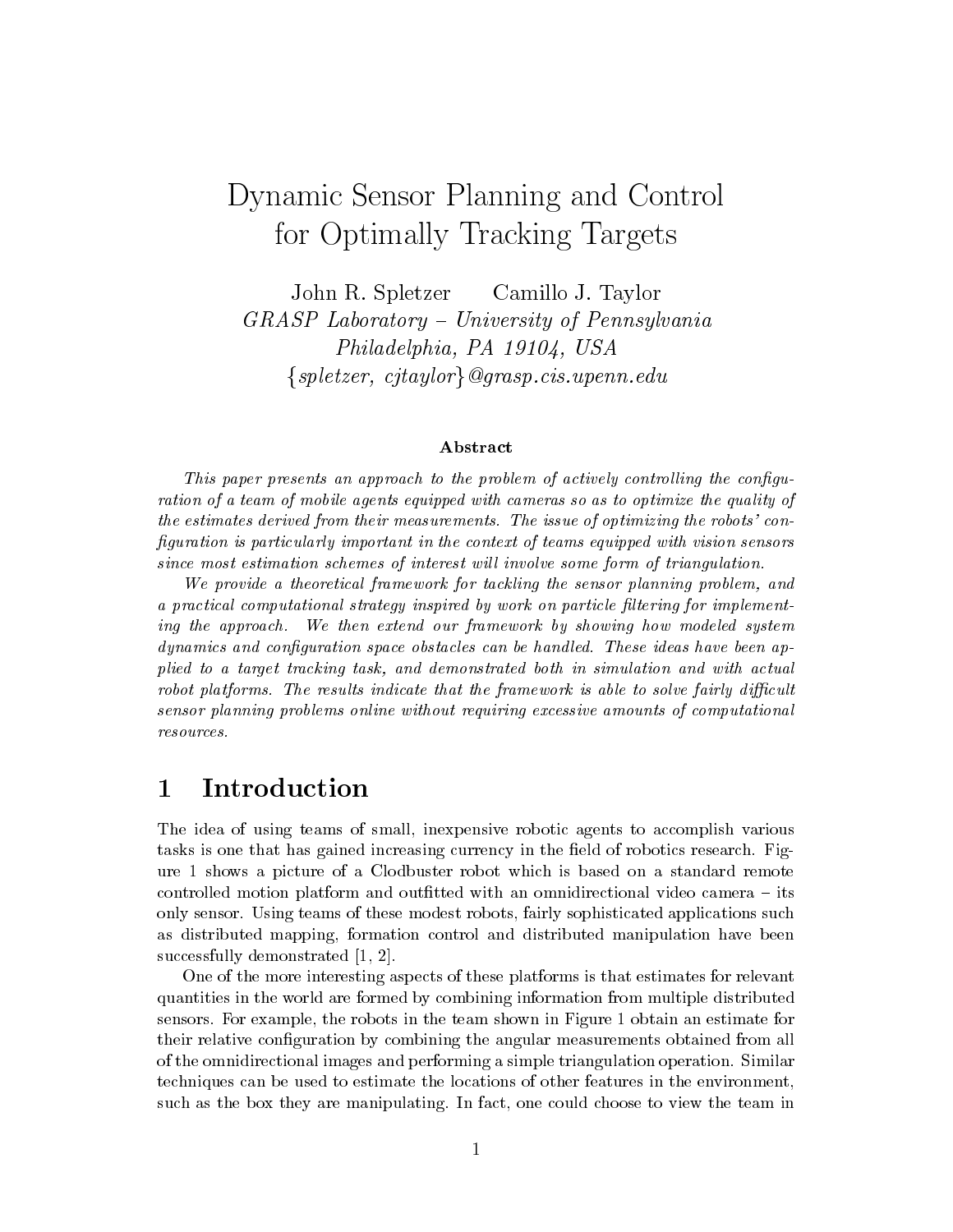

Figure 1: A single Clodbuster robot (left) and the team performing a distributed manipulation task.

Figure 1 as a three-eyed stereo rig where the individual eyes can actually be moved on the fly.

This capability invites the following question: given that the robot platforms are mobile, how should they be deployed in order to maximize the quality of the estimates returned by the team? This is a particularly important question in the context of robots equipped with vision sensors since most of the estimation techniques of interest in this case are based on some form of triangulation.

Similar questions arise when one considers the problem of integrating information from a sea of distributed sensors. Given that there is some cost associated with transmitting and processing data, which sensor readings should one use to form an estimate for the parameters of interest?

This paper presents a theoretical framework for discussing such questions and a practical computational approach, inspired by work on particle ltering, for tackling them. The suggested approach could be viewed as an application of the theory of games since the problem of controlling the robots' conguration is reformulated as the problem of optimizing a quality function that reflects the expected value of assuming a particular formation. Results obtained by applying this approach to a target tracking task are presented in Section 3.

It is important to note that while the approach was developed to handle the problems faced by teams of robots equipped with vision sensors, it could also be used to deploy robots equipped with other types of sensors like laser range finders or sonar systems.

### 1.1 Related Work

The focus of this research is a probabilistic framework which exploits the degrees of freedom afforded by robot mobility to actively manage sensor positions for improved state estimation. We demonstrate its effectiveness in an optimal target tracking task. "Optimal tracking" can be defined using various metrics. We choose to minimize the expected error in tracking target positions. Since the measurements of multiple robots are combined to estimate target pose, this relates strongly to work in sensor fusion.

In our target tracking task, robots rely on omnidirectional cameras for tracking groups of targets. Merging measurements from multiple vision sensors for improved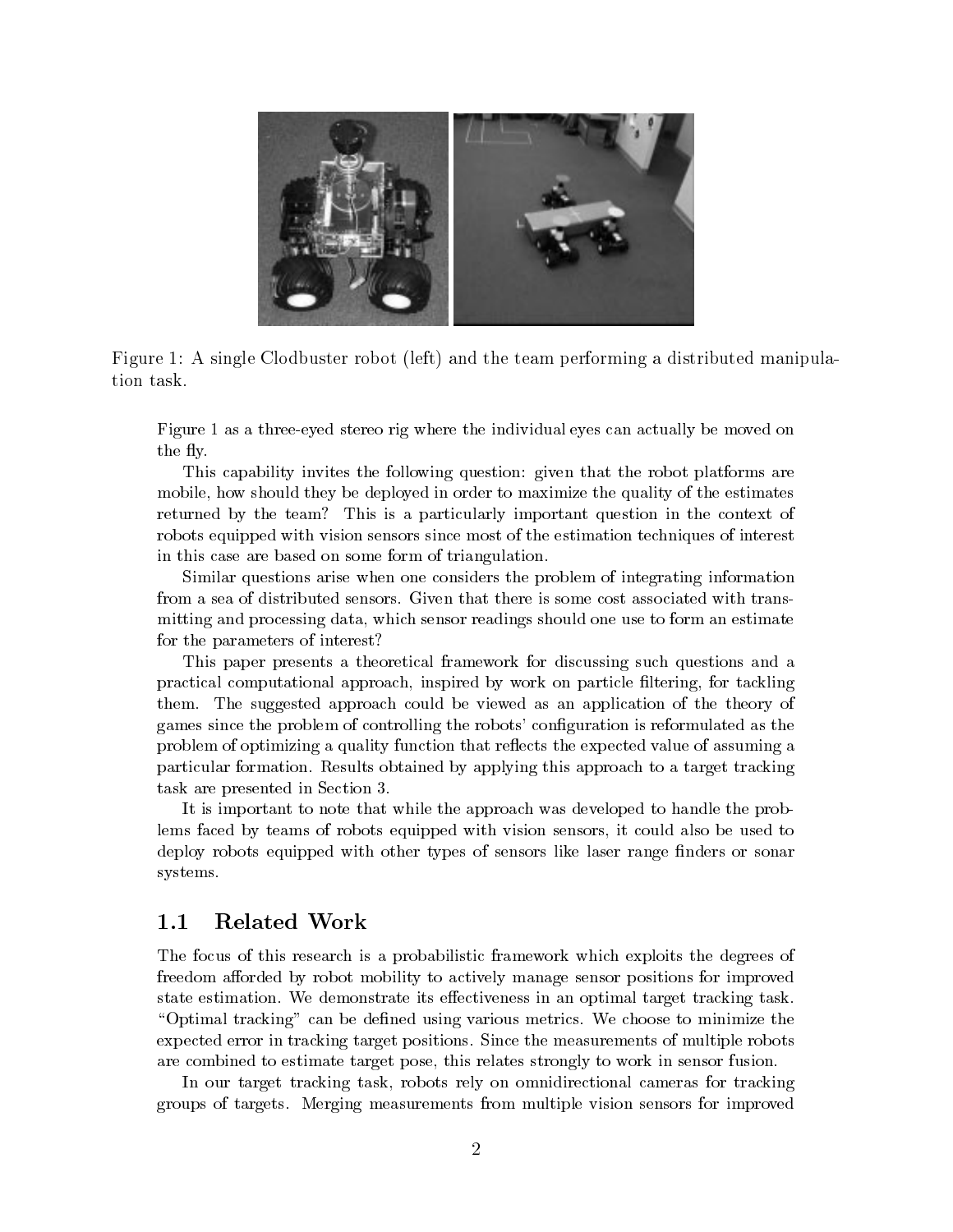state estimation was considered by Bajcsy and others under the heading of Active Perception. Improvements were seen in various performance metrics, including ranging accuracy [3, 4]. Our framework can be viewed as an extension of this paradigm to distributed mobile robotics.

Durrant-Whyte et al pioneered work in sensor fusion and robot localization. This yielded signicant improvements to methods used in mobile robot navigation, localization and mapping  $[5, 6]$ . Thrun *et al* have also contributed significant research to these areas [7, 8]. The work of both groups has emphasized probabilistic techniques for data fusion - with a recent focus on particle filtering methods. Our approach is also probabilistic, and it too leverages particle ltering methods. However, our work distinguishes itself from traditional data fusion techniques in that the sensors themselves are actively managed to improve the quality of the measurements obtained prior to the data fusion phase, resulting in corresponding improvements in state estimation.

Since the sensors are actively managed, our work relates to research in on-line sensor planning as well. Relevant to our approach was a methodology for distributed control proposed by Parker [9]. This framework - Cooperative Multi-Robot Observation of Multiple Moving Targets (CMOMMT) - attempted to maximize the collective time that each target was being observed by at least one robot.

The theory of games has also provided inspiration for similar research in target tracking. The pursuit-evasion problem was investigated by LaValle et al and Fabiani  $et \ al \ [10, 11]$ . Both examined the task of maintaining target visibility in a cluttered environment known a priori to the pursuer. LaValle's approach generated trajectories that minimized a loss function which grew when the target became occluded. Fabiani's motion strategy was based on the expected maximum value of a corresponding utility function U. Of the two, Fabiani's work is more relevant. The value of U was affected by uncertainty in the target's position, which was indirectly affected by uncertainty in the pursuer's position. As a result, the pursuer trajectory was influenced not just by target position, but also by known landmark positions in the environment which could be used to reduce uncertainty in target pose.

In all three of these cases, the optimization criterion was based on maintaining target observability, rather than the quality of the observation. Additionally, the work of LaValle and Fabiani was limited to the case of a single pursuer/evader. In theory, both could be extended to multiple agents. However, in practice the resulting explosion in computational complexity would be prohibitive. In contrast, the complexity of our framework is implementation dependent, and may be tuned by the user to scale very efficiently in terms of the number of robots and targets.

In the Next Best View (NBV) problem, sensor placement is of primary concern [12, 13. Given, for example, previous range scans of an object, an NBV system attempts to determine the next best position of the scanner for acquiring the object's complete surface geometry. As in our framework, the emphasis is optimizing sensor placement. However, NBV is intended for use in a static environment. Inherent in our approach is the ability to handle dynamic scenes which makes it more akin to a control law for distributed sensors.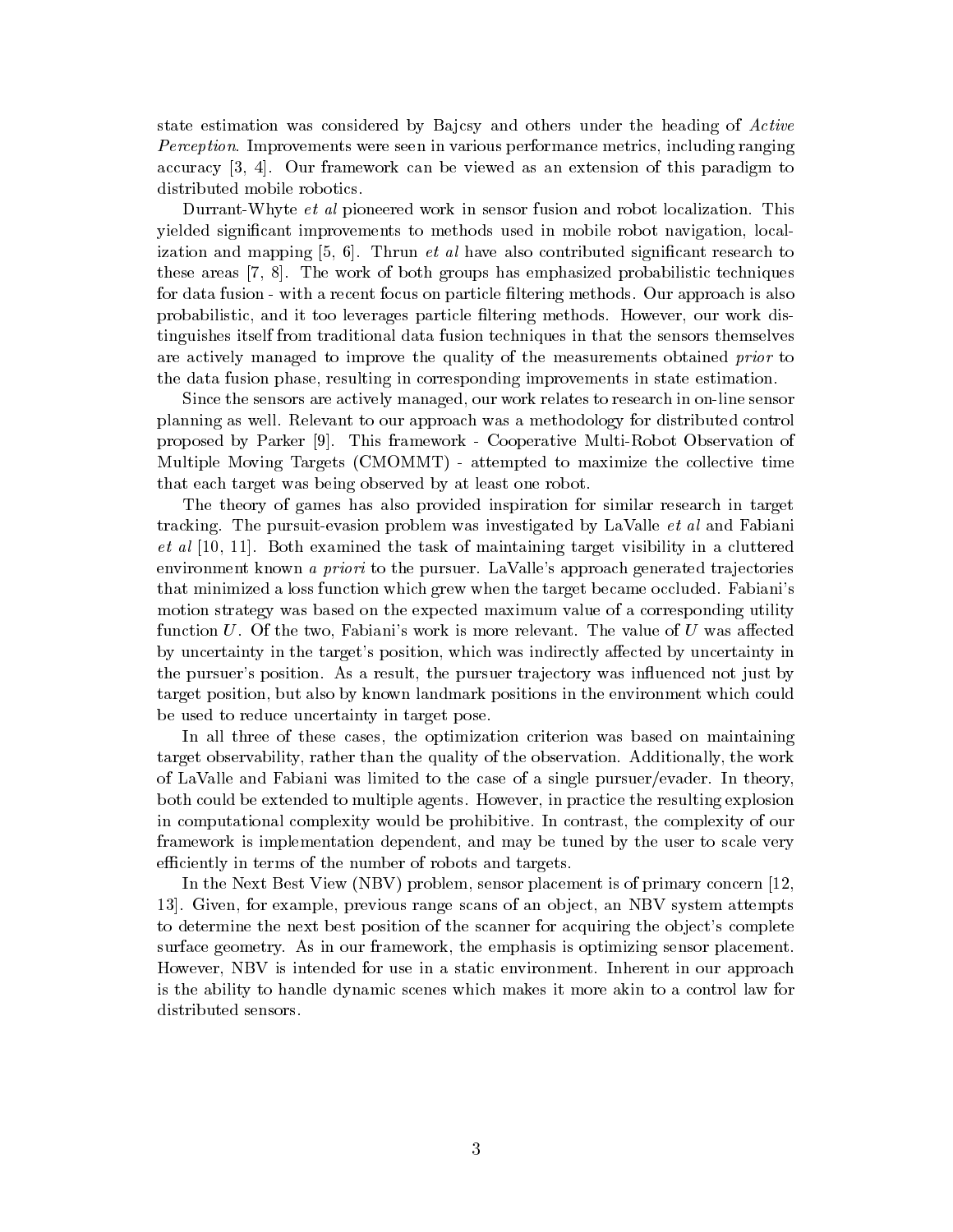# 2 Developing the Framework

### 2.1 A Theoretical Approach

This section describes the theoretical framework used to discuss the problem of sensor deployment. In order to ground the terminology, we will describe how various elements in the framework relate to the scenario depicted in Figure 2.In this example, three robots are tasked with localizing a single moving target.



Figure 2: Target localization by a robot team.

Let  $\mathcal{C}_r$  denote the configuration space of the robot platforms. In this case, one can consider the vector formed by concatenating the positions and orientations of the three platforms with respect to some base frame of reference  $[x_1, y_1, \theta_1, x_2, y_2, \theta_2, x_3, y_3, \theta_3]^T$ . Let  $\rho \in \mathcal{C}_r$  denote an element of this configuration space. Similarly let  $\mathcal{C}_w$  denote the configuration space of the parameters under consideration. In Figure 2, this space is particularly simple since we need only consider the position of the moving target with respect to the base frame denoted by the vector  $|x_t , y_t |^\tau$  . In general, however, this space can be much more complicated. Let  $\omega \in \mathcal{C}_w$  denote an element of this configuration space.

Let  $Z$  represent the set of all possible sensor measurements, and let  $z \in Z$  denote our measurement vector. In this example,  $\hat{z}$  corresponds to the vector formed by concatenating the three angles measured by the robots  $\alpha_1,\alpha_2,\alpha_3$  . The hat serves to remind us that these measurements are corrupted by noise. It is assumed that the designer has some model for the noise process, which is given in the form of a conditional probability density function  $P(\hat{z}|\rho,\omega)$ . This function allows us to predict the distribution of measurements as a function of  $\rho$  and  $\omega$ .

Let  $Est: \mathcal{C}_r \times Z \rightarrow \mathcal{C}_w$  denote a function that produces an estimate of the target's position,  $\hat{\omega}$ , from the noisy measurements,  $\hat{z}$ , and the robots' configuration,  $\rho$ . Disp:  $\mathcal{L}_w$   $\times$   $\mathcal{L}_w$   $\rightarrow$   $\times$  is a function which returns an indication of the disparity between an estimated value  $\hat{\omega}$  and the actual value  $\omega$ . For our target tracking example, an appropriate function might be the Euclidean distance  $Disp(\omega, \hat{\omega}) = ||\omega - \hat{\omega}||_2$ . Other applications may require more sophisticated error metrics.

 $P$  (ii) denotes a probability denotes  $f$  function on the contraction space  $\sim w$  which is  $w$ can be used to model prior information about the values of the parameters of interest. For example, one may have some information about where the target could be based on prior measurements or a dynamic model for the target's motion. Given this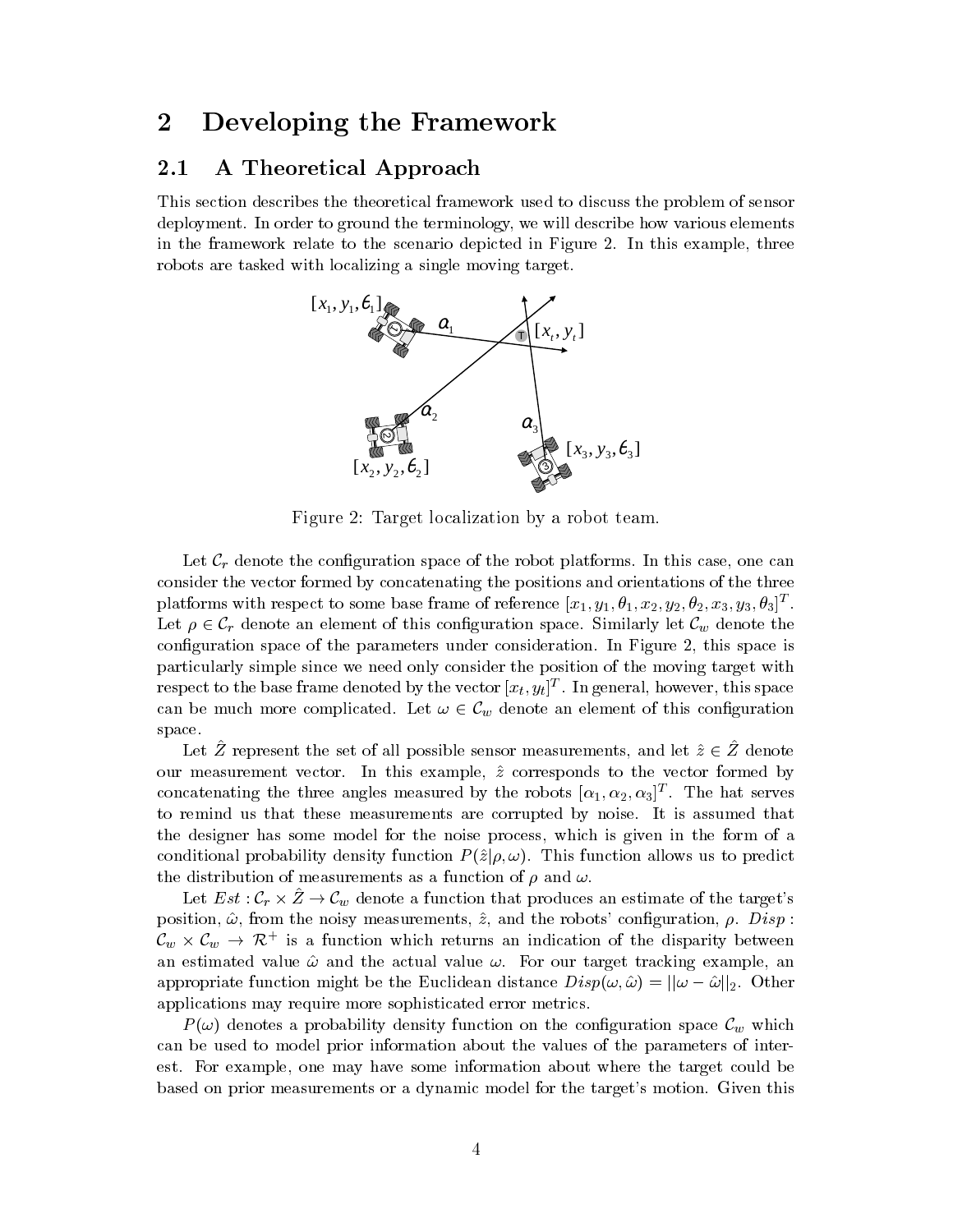terminology, one can define a quality function  $Q(\rho)$  as follows:

$$
Q(\rho) = \int_{\mathcal{C}_{w}} \int_{Z} Disp(\omega, Est(\rho, \hat{z})) P(\hat{z} | \rho, \omega) P(\omega) d\hat{z} d\omega \tag{1}
$$

This function captures how the expected error in the estimate,  $\hat{\omega}$ , varies as the robots configuration changes. Note that there are, of course, several alternative definitions for this quality function that are equally reasonable. One could consider the maximum expected error in the estimate or the median expected error. Different choices for  $Q(\rho)$ may be more appropriate in certain situations.

With these notions in place, one can formulate the problem of choosing an appropriate conguration for the robots as an optimization problem as shown below:

$$
\min_{\rho \in \Delta} Q(\rho) \tag{2}
$$

The goal in this case is to find a choice of  $\rho \in \Delta$ , where  $\Delta \subset \mathcal{C}_r$ , which minimizes the quality function  $Q(\rho)$ . Limiting the optimization to a subset of  $\mathcal{C}_r$ ,  $\Delta$ , allows us to model situations where certain congurations cannot be achieved due to obstacles in the environment, sensor constraints or limitations on the range of motion of the robots.

Note that even though the approach is being discussed in the context of target tracking, the framework is general enough to be applied to a wide range of sensor planning problems. The specifics of the task would be reflected in the definitions of  $\mathcal{C}_r$ ,  $\mathcal{C}_w, \hat{z}, \text{Est} \text{ and } \text{Disp}.$ 

### 2.2 A Computational Solution

For most interesting systems the optimization problem given in equation 2 is difficult to solve analytically. However, it is possible to approximate this process computationally. To do this we draw inspiration from prior work on particle filtering [14].

In particle filtering, probability distributions such as  $P(\omega)$  are approximated by sets of tuples  $(\omega_j, \pi_j)$ , where  $\omega_j$  is a single sample from  $\mathcal{C}_w$  and  $\pi_j$  a weight that reflects the likelihood of  $\omega_i$  representing the state  $\omega$ . By making use of this approximation, we can replace the integrals of equation 1 with a summation:

$$
Q(\rho) \approx \frac{1}{N} \sum_{j=1}^{N} Disp(\omega_j, Est(\rho, \hat{z}))
$$
\n(3)

where N corresponds to the number of samples selected at random from  $P(\omega)$ . By choosing  $N$  sufficiently large, this single summation can reflect the effects of both integrations in equation 1.

The computation of  $Q(\rho)$  is outlined in Algorithm 1. For a more concrete explanation, we refer to Figure 3. To estimate  $Q(\rho)$ , a sample  $\omega$  is chosen at random from  $P(\omega)$ , and projected from target space to each robot's image frame (3a). The corresponding image measurements are then corrupted with noise from our sensor model, and projected back into target space using out  $Est$  function (3b). We can obtain the disparity between this new sample  $\hat{\omega}$  and our original sample from  $Disp(\omega, \hat{\omega})$  (3c). This procedure is repeated for the N samples. Using  $||\omega - \hat{\omega}||^2$  as our Disp function,  $Q(\rho)$  then reflects the expected mean-squared error in target position.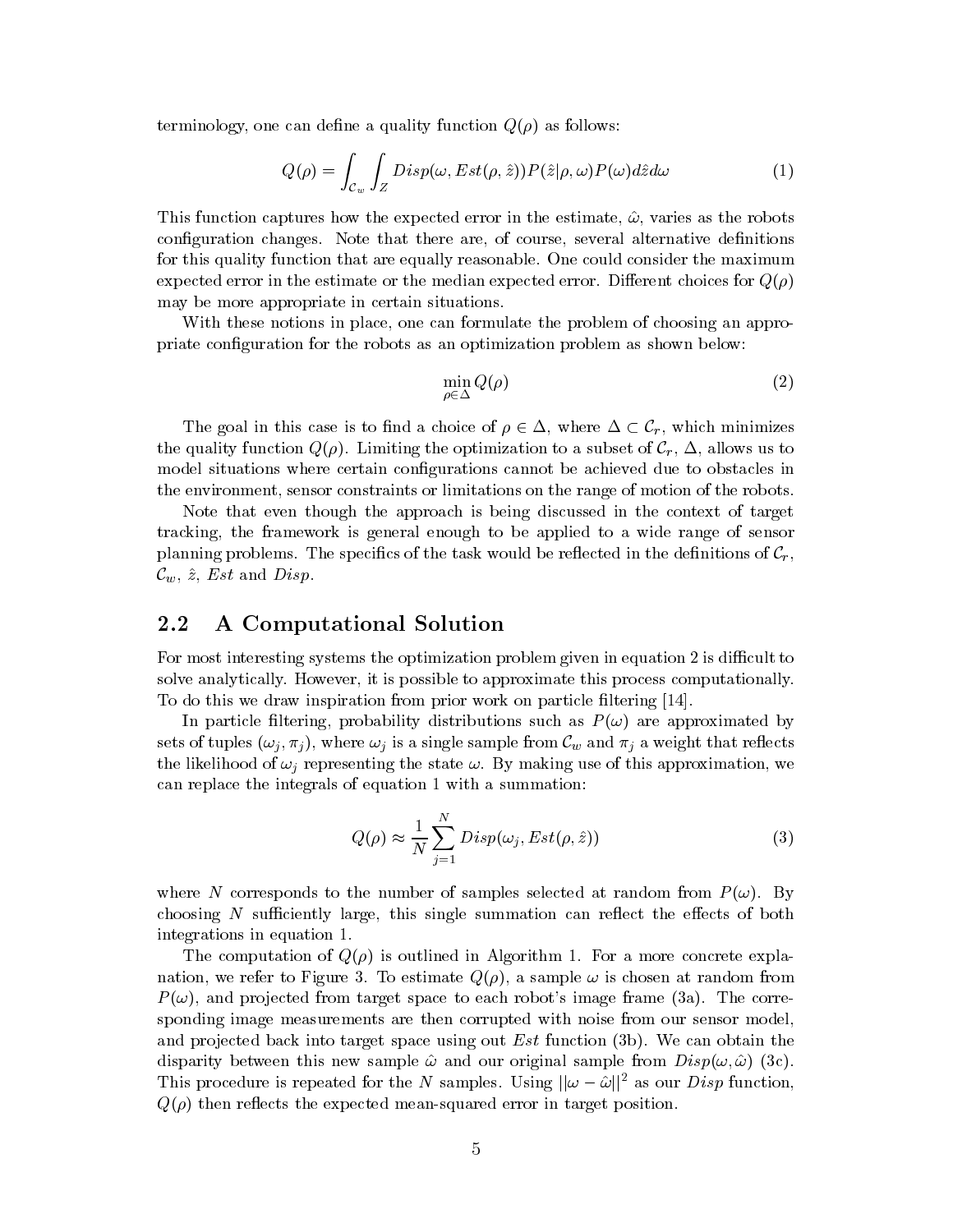

Figure 3: Evaluating  $Q(\rho)$ . A sample  $\omega$  is taken randomly from  $P(\omega)$  and projected into the sensor frames (a), corrupted with noise from our sensor model and reprojected as  $\hat{\omega}$  (b), so that  $Disp(\omega, \hat{\omega})$  can be calculated (c). This is repeated for N random samples.

A simple but effective approach to optimizing the robot configuration is to approximate the gradient of the quality function,  $\frac{\partial}{\partial \rho}$ , by sampling its value in the vicinity of  $\tau$  current robot consequences. The control law governing robot motion would then  $\tau$ be

$$
\dot{\rho} \propto -\frac{\partial Q}{\partial \rho} \tag{4}
$$

Gradient based approaches can often lead to local minima - and consequently suboptimal performance - in traditional optimization problems, and local minima do in fact exist when tracking multiple targets. However, in a dynamic environment  $Q(\rho)$ is actually redened whenever the estimated positions of the targets with respect to one another change. As a result, we often have only a single time-step for optimizing a given  $Q(\rho)$ , and in such cases can generate "piece-wise optimal" trajectories using a gradient approach. Alternatively one could employ standard optimization techniques, like the Simplex method [15] to choose the best achievable robot conguration in the vicinity for the next time instant.

**Algorithm 1** Calculate  $Q(\rho)$  for a given  $P(\omega)$ 

 $err \Leftarrow 0$ for  $i = 1$  to N do  $\omega_i \leftarrow \in P(\omega_i)$  {Choose a sample at random from  $P(\omega_i)$ }  $\hat{z}_i \Leftarrow \in P (\hat{z} | \rho, \omega)$  {Choose a sample at random from  $P (\hat{z} | \rho, \omega)$ }  $\hat{\omega}_i \leftarrow Est(\rho, \hat{z}_i)$  {Generate an estimate for  $\hat{\omega}$ }  $err \Leftarrow err + Disp(\omega_i, \hat{\omega}_i)$ end for  $Q \Leftarrow \frac{cH}{N}$ 

Note that it is possible to incorporate knowledge of system dynamics into this framework in the usual manner. In the CONDENSATION algorithm described by Isard and Blake [14], a particle distribution  $P(\omega)$  is propagated at each time-step according to a known dynamic model. This same  $P(\omega)$  serves as the assumed input for our framework, and establishes a complementary relationship between sensing and control, as the same particle sets used for tracking targets are also used to control the robot team for improving future tracking estimates.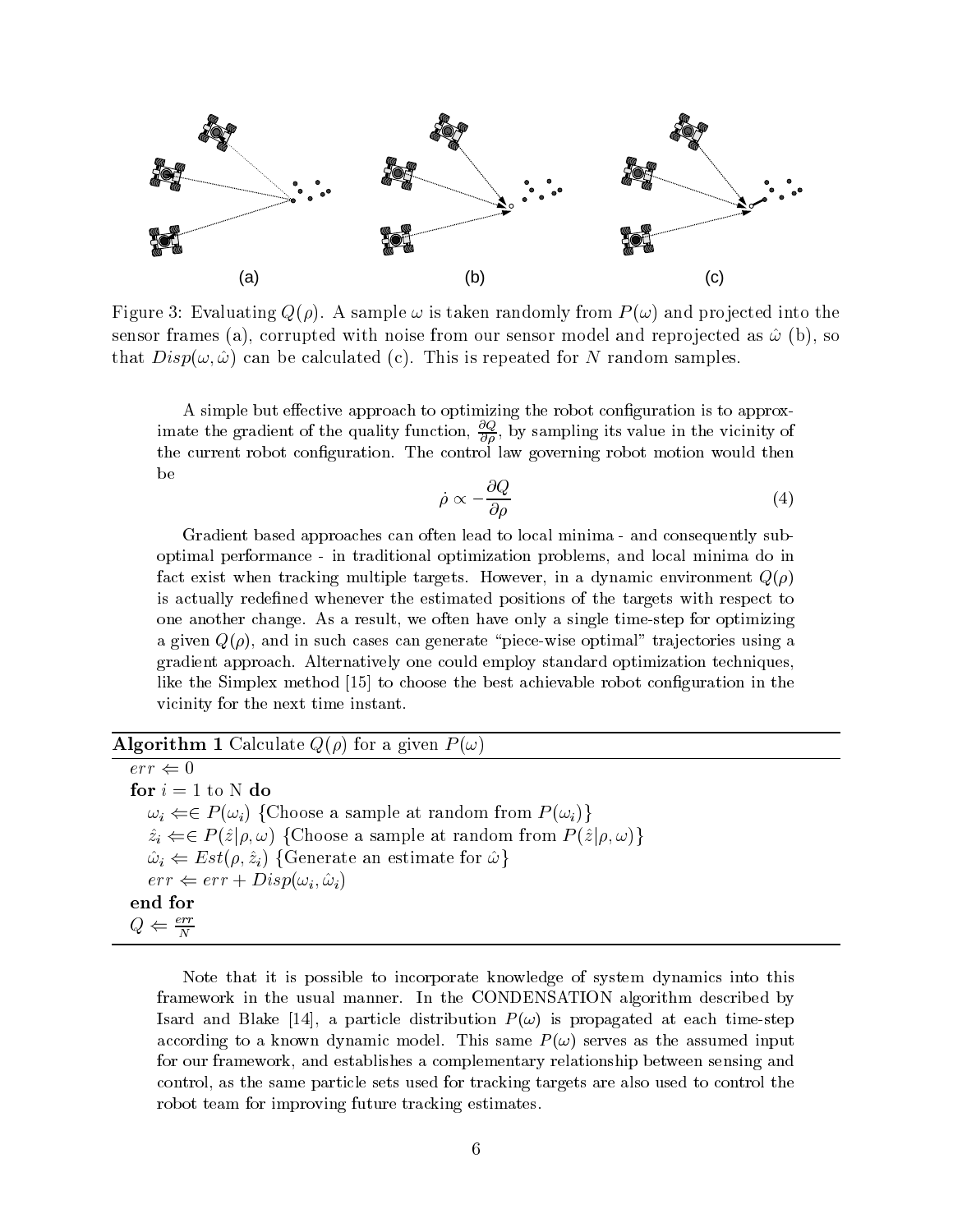#### **Experimental Results** 3

### 3.1 Simulation Experiments

In order to demonstrate the utility of the proposed framework, we first apply it to three sensor planning problems in simulation: tracking a single point target, tracking multiple point targets, and tracking a box. We then extend the point target tracking problem by incorporating a dynamical model for the target. Finally, we integrate motion planning techniques for local obstacle avoidance and demonstrate target tracking in a cluttered workspace. Each of these scenarios is explained in more detail below.

For the sake of simplicity we have assumed in all of these scenarios that the robots can accurately measure their positions and orientations with respect to one another, since it is the robot positions relative to the targets that are of interest. Note that we could consider error in the positioning of the robots within this framework by adding extra noise terms to the measurements or by including the robots conguration as part of the state to be estimated.



Figure 4: Generated trajectories (left)and disparity measurements for 2 robots tracking a static point target.

#### $3.1.1$ Tracking a single point target

For the first scenario we consider 2 robots equipped with omnidirectional cameras, and tasked with tracking a single target.  $\mathcal{C}_r$  represents the concatenation of the robot positions,  $\mathcal{C}_w$  the target position, and  $\hat{z}$  the 2 angles to the target measured by the members of the robot team. We assume  $\hat{z}$  to be corrupted with random noise generated from our sensor model.  $Est(\rho, \hat{z})$  returns an estimate for the target position,  $\hat{\omega}$ , which minimizes the squared disparity with the measurements,  $\hat{z}$ , and  $Disp(\omega, \hat{\omega})$  simply returns the Euclidean distance between the estimated target position and the actual

In our simulations, robot motions are constrained by the maximum robot velocity and the robots positions are limited by mandating a minimum standoff distance to the target. These serve to define the valid configuration space for the robots,  $\Delta$ . Results from Matlab simulations for two robots with both static and dynamic targets are provided below. For these trials, 100 exemplars were used to approximate  $P(\omega)$ , and the sensor model (for all trials) was assumed to be Gaussian hoise with  $\sigma = 1$  .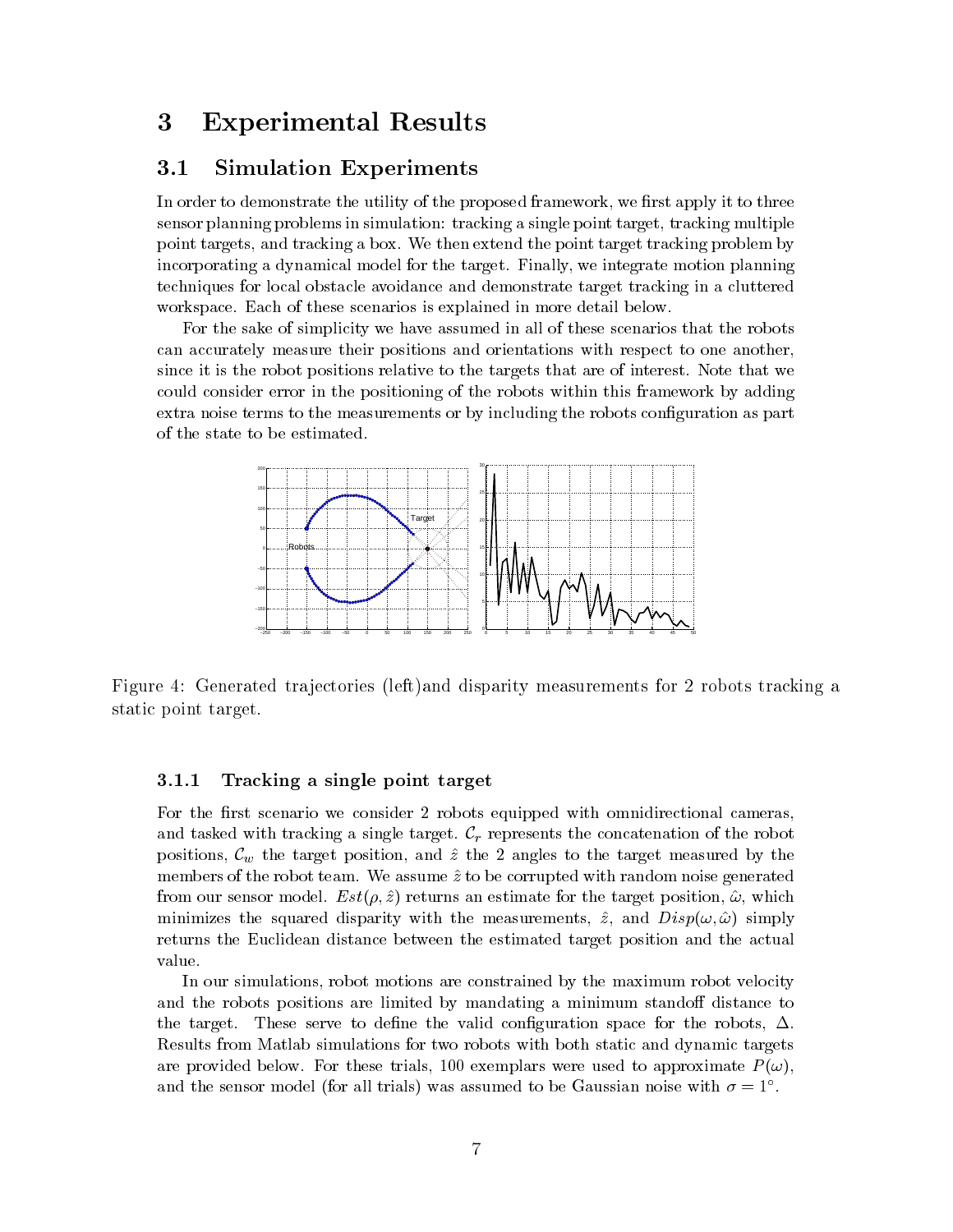

Figure 5: Generated trajectories (left) and disparity measurements for 2 robots tracking an unpredictable moving point target.

Figure 4 shows the static target case for two robots. Tra jectories for this symmetric case are predictable and consistent with simulation results, as are the dramatic drops in estimation error over time. Similar results are obtained for the case of an unpredictably moving target, as shown in Figure 5 (Extension 1).



Figure 6: Generated trajectories and summed disparity measurements for 5 robots tracking 3 point targets.

#### 3.1.2 Tracking multiple point targets

For the second scenario, we examine the more interesting problem of  $n$  robots tracking m independently moving, unpredictable point targets. This problem can be tackled in much the same manner.  $\mathcal{C}_w$  now represents the concatenation of possible target positions, and z^ the corresponding <sup>n</sup> - <sup>m</sup> angles measured from robotsto targets.  $Est(\rho, \hat{z})$  approximates the position of every target, and  $Disp(w, \hat{w})$  returns the summed disparities between estimated and true target positions.

Results from a pair of simulation runs can be found in Figures 6 and 7 (Extension 2). In these trials, 3 unpredictable targets were tracked by 5 and 4 robots, respectively.

Note the behavior of the robots as they move from their original positions to more advantageous vantage points. The robots automatically split off to track targets with-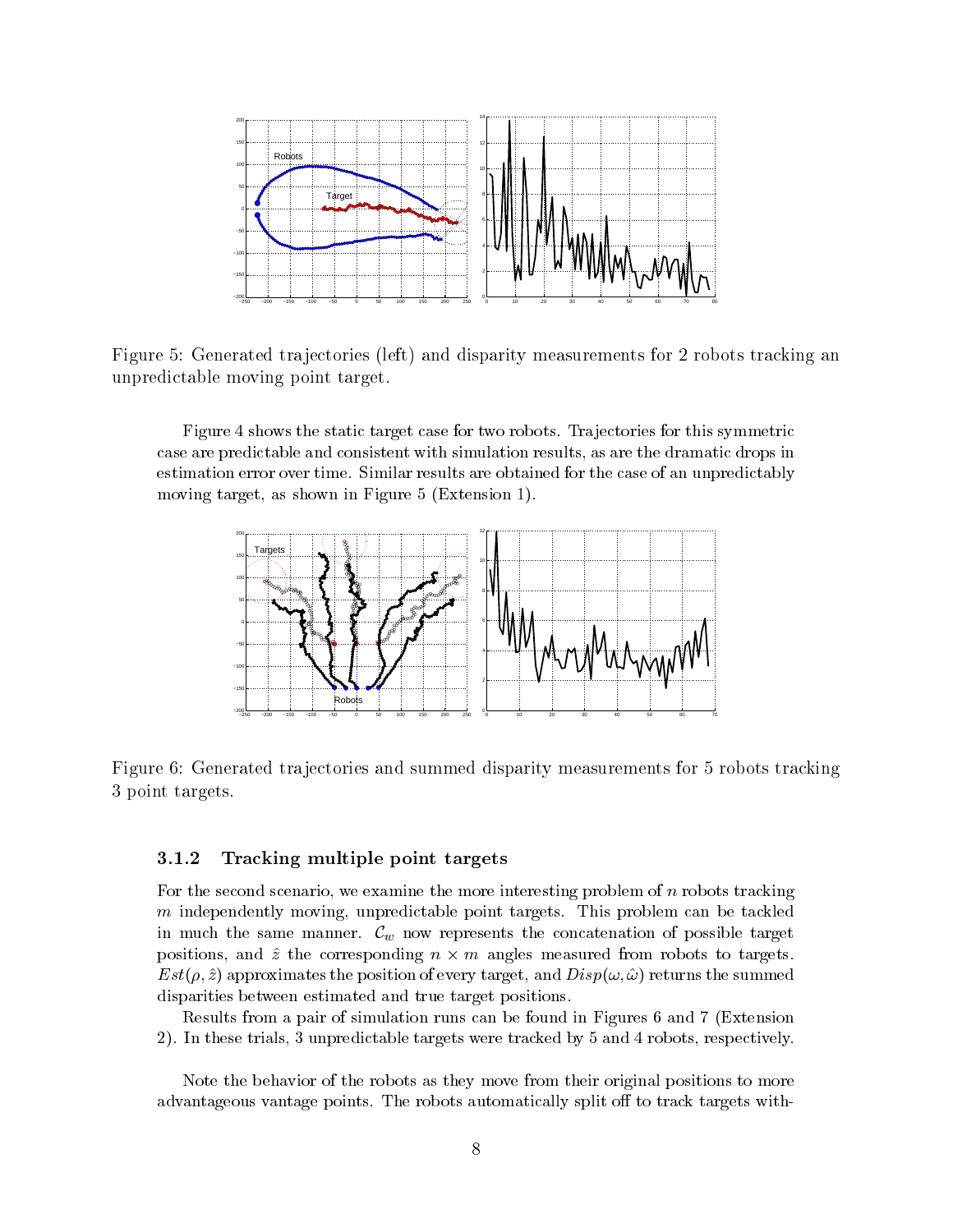

Figure 7: Generated trajectories and summed disparity measurements for 4 robots tracking 3 point targets.

out any need for sophisticated switching rules for arbitrating robot-target assignment. The final configuration is simply a consequence of the definition of the  $Q(\rho)$  function that the system attempts to optimize. Note also that it is not possible in these scenarios to assign two robots to every target so the robots distribute themselves automatically to come up with the best composite estimate. This is signicant, as relatively complex tracking behaviors can be implicitly encoded into  $Q(\rho)$ , and the need for explicit switching controllers is mitigated.



Figure 8: Generated trajectories and summed disparity measurements for 2 robots tracking a static box.

#### 3.1.3 Tracking a box

For the third case, we consider the problem of using the measurements from the robots to estimate the conguration of a box in the scene. This example demonstrates how the proposed framework can be applied to scenarios where the state estimate is not simply the concatenation of a set of point locations. Here the configuration space  $\mathcal{C}_w$ is identified with  $SE(2)$  and elements of this set denote the position and orientation of the box. The robots can measure the angles to all of the visible box corners,  $\hat{z}$ . The estimation function  $Est(\rho, \hat{z})$  as always is nonlinear, and minimizes the disparity between the predicted angles to the visible corners and the actual measurements.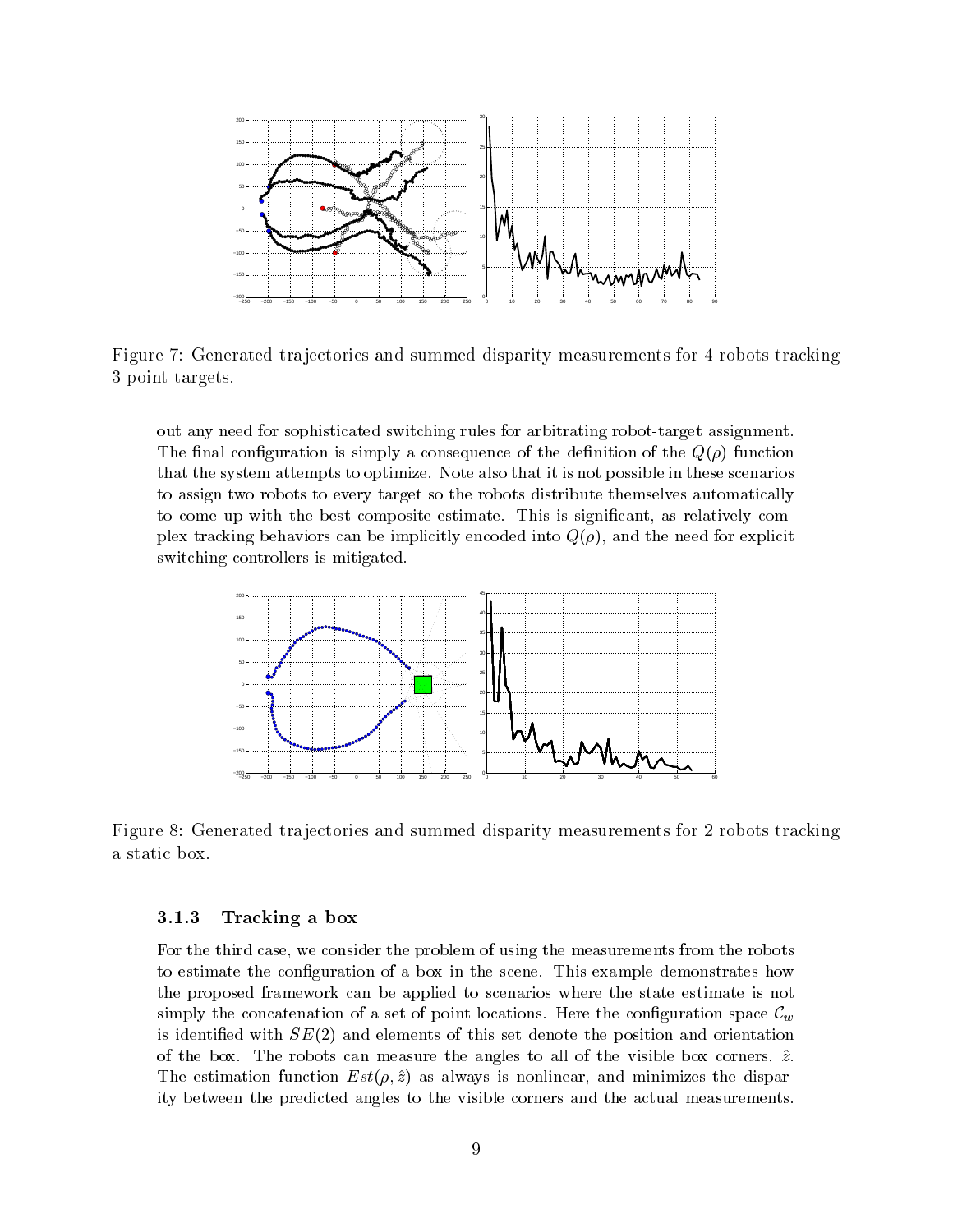$Disp(\omega, \hat{\omega})$  returns the sum of the distances between the recovered box corners and the actual corners. For these trials, 20 "box" exemplars were used to estimate  $P(\omega)$ . Sample simulation results can be found in Figures 8 and 9.

In both cases we can see that the robots not only migrate to positions more advantageous for tracking the corner features, but also for maximizing the number of visible features. The latter effect is a result of the  $Est$  function using only the visible corners to estimate the box pose. Inherently better estimates are obtained when more features are available.



Figure 9: Generated trajectories and summed disparity measurements for 3 robots tracking a static box.

#### 3.1.4 Incorporating the Dynamical Model

Integrating target dynamics into sensor planning often provides signicant improvements in tracking performance. Dynamical models can be obtained using an approximation of target dynamics, or through "learned" models as demonstrated in [14]. For our simulations, we employed the former approach.

Consider the case of n observers on the ground tracking a ball traveling through the air with some unknown initial velocity  $V_t$ . We again model these observers as robots equipped with omnidirectional cameras. In this case,  $\mathcal{C}_r$  represents the concatenation of the robot positions which are constrained to operations in the x-y plane,  $\mathcal{C}_w \subset R^3$ represents the space of target positions. The measurement vector  $\hat{z}$  denotes the n azimuth and elevation angle pairs to the target measured by members of the robot team.

We approximated the dynamical model for the ball  $\frac{d\hat{\omega}}{dt}$  by assuming constant acceleration under gravity <sup>g</sup> and estimating its velocity from position measurements over time. Actual ball dynamics  $\frac{d}{dt}$  in the simulation were slightly more realistic and also modeled drag effects. The corresponding equations of motion are given in Equations 5 and 6, where  $\mu$  is density, and  $m$ , d,  $C_D$ , and  $v_0$  are the mass, diameter, drag coefficient, and current velocity of the ball, respectively.

$$
\frac{d\hat{\omega}}{dt} = v_0 t + \frac{gt^2}{2} \tag{5}
$$

$$
\frac{d\omega}{dt} = v_0 t + \frac{\pi d^2 t^2 (4\mu_{ball} gd - 3C_D \mu_{air} v_0^2)}{24m} \tag{6}
$$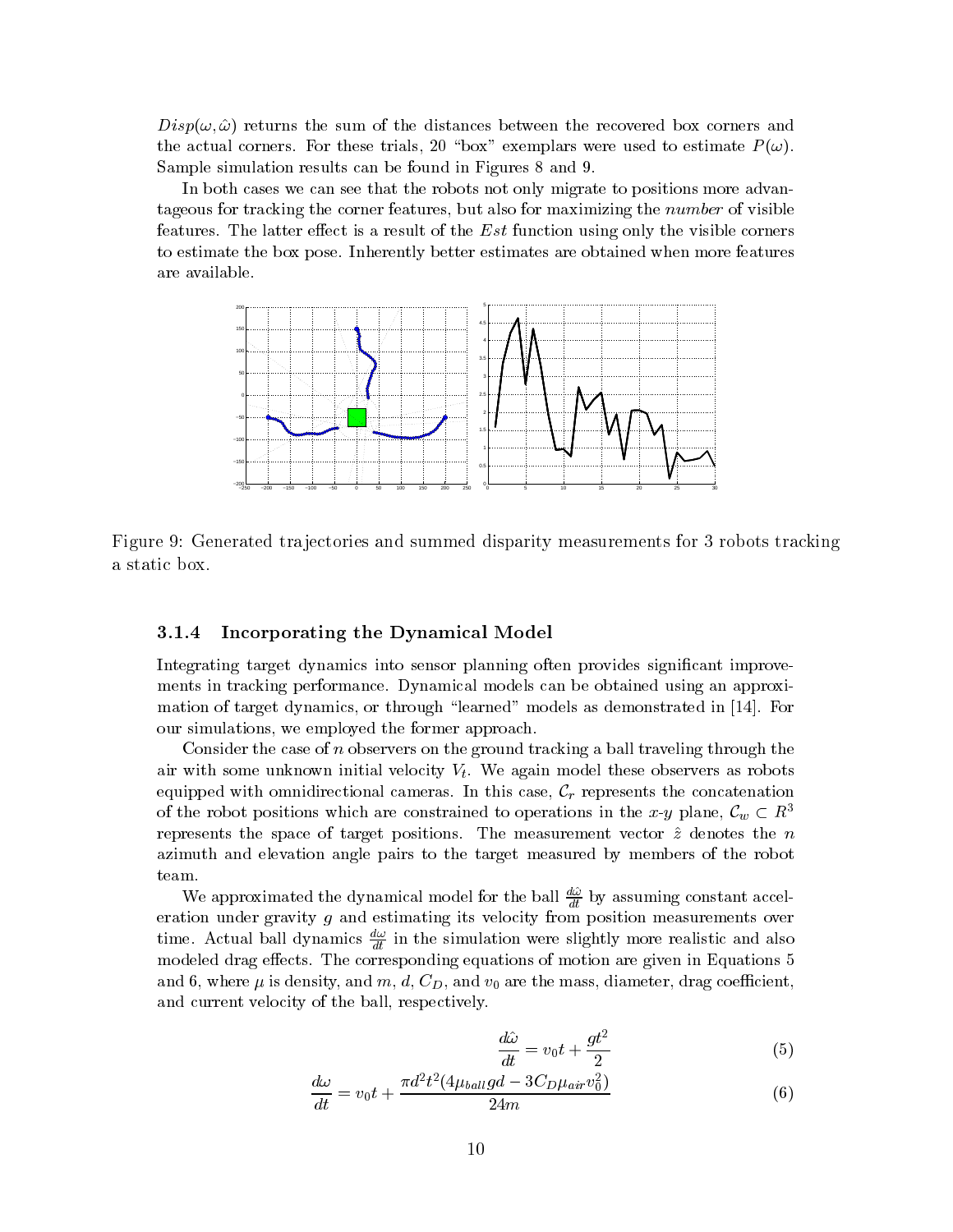

Figure 10: Ground observer tra jectories optimally tracking an aerial target.

As before,  $P(\omega)$  was initially approximated by a randomly generated set of exemplars that were constrained to lie within the intersection of the sensors' error cones, and all of the particles were given equal weight. The distribution was then propagated using standard particle filtering techniques. At each time step  $t$ , deterministic drift was applied to  $P(\omega)$  based on this dynamic model, followed by stochastic diffusion to account for model uncertainty. We sampled  $P(\omega)$  at this point, as it allowed the robot pose  $\rho_{t+1}$  to be optimized over the expected target position  $\omega_{t+1}$  - not over the current target position  $\omega_t$ . That is, the robots moved so as to optimize their ability to localize the target at the next time instant based upon where they predicted the target would move.

In our simulations, robot motions were constrained by the maximum robot velocity  $V_r \ll V_t$ . This served to define the limits of the set over which the optimization occurs,  $\Delta$ . Results from a sample Matlab simulation for three robots are provided below. For this trial, 100 exemplars were used to approximate  $P(\omega)$ , and the sensor model was assumed to be Gaussian noise with  $\sigma = 1^{\circ}$ .

Figure 10 (Extension 3) shows a representative simulation run of three robots tracking a single target. Robot trajectories are inefficient from a "distance-traveled" viewpoint, as they attempt to optimize position estimates over the target's entire flight rather than its endpoint. Figure 11 shows the error in measured target position for the same target trajectory from both stationary (dashed line) and moving (solid line) observers. When viewed in this light, the benefits of the otherwise curious robot trajectories become readily apparent. Reductions in measurement errors by a factor of 4-5 over the stationary case clearly demonstrate the effectiveness of the integrated optimization/dynamical modeling approach.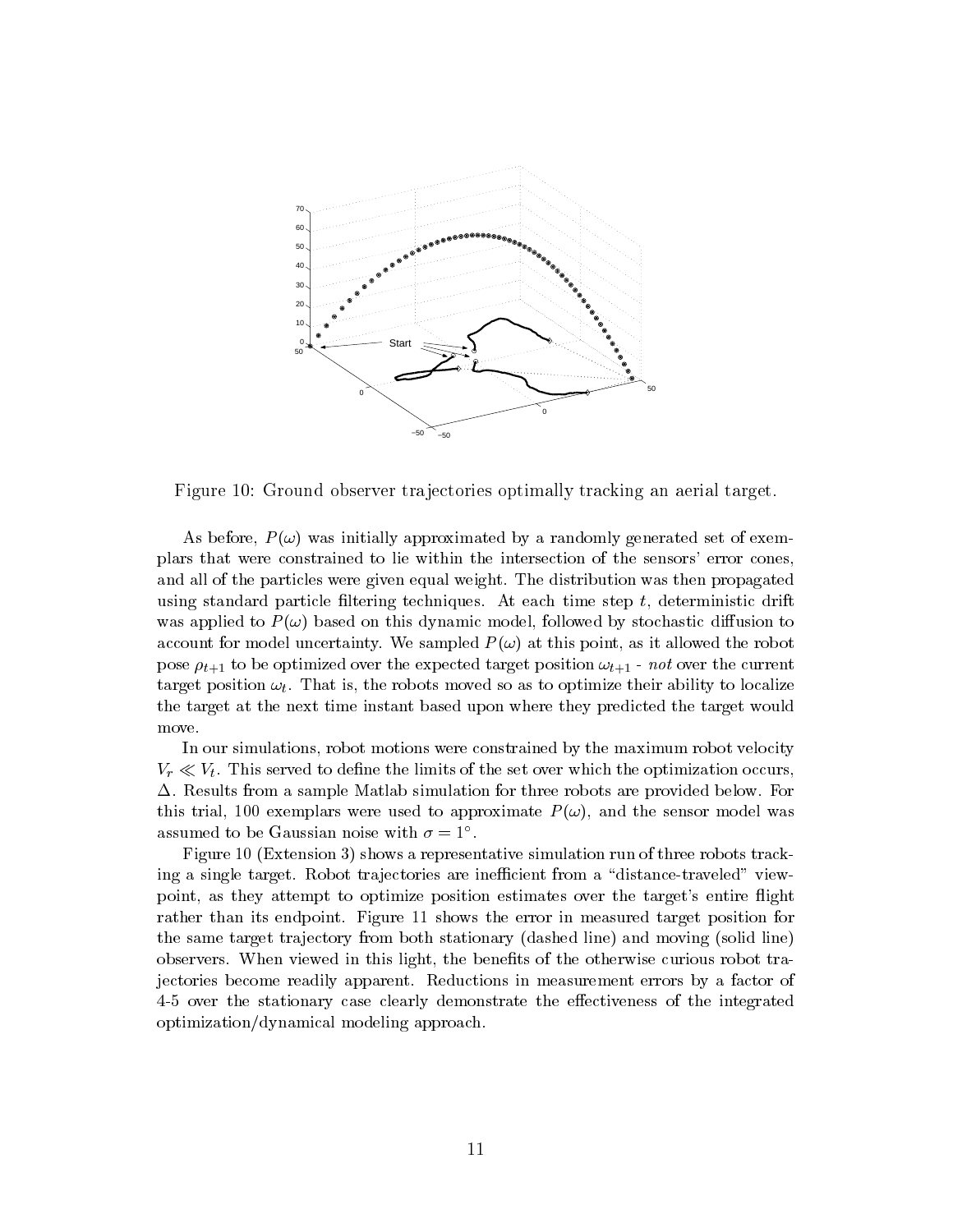

Figure 11: Measurement errors from stationary (dashed line) and moving (solid line) robot observers. Reductions in the latter case are signicant across the entire target tra jectory.

#### 3.1.5 Tracking targets in a cluttered workspace

In the simulation results we have presented thus far, constraints to  $C_r$  were limited solely to pursuer dynamics and a mandatory target standoff distance. This is adequate for operations in an uncluttered workspace, but does not handle the more generic case where obstacles are present. To address the resulting additional constraints on  $C_r$  (and  $C_w$ ), we assumed that the robots were able to obtain accurate information about obstacles in their immediate vicinity. This was consistent with our approach of generating locally optimal trajectories, and did not require a priori information of obstacle locations or a global map of the environment.  $\Delta$  was then defined by the local obstacle-free configuration space.



Figure 12: Tracking a point target in a cluttered environment. Significant reductions to target position error were still realizable even in the presence of obstacles.

Next, we applied standard motion planning techniques for collision avoidance in this local neighborhood [16]. More specifically, the trajectory was modeled as the sum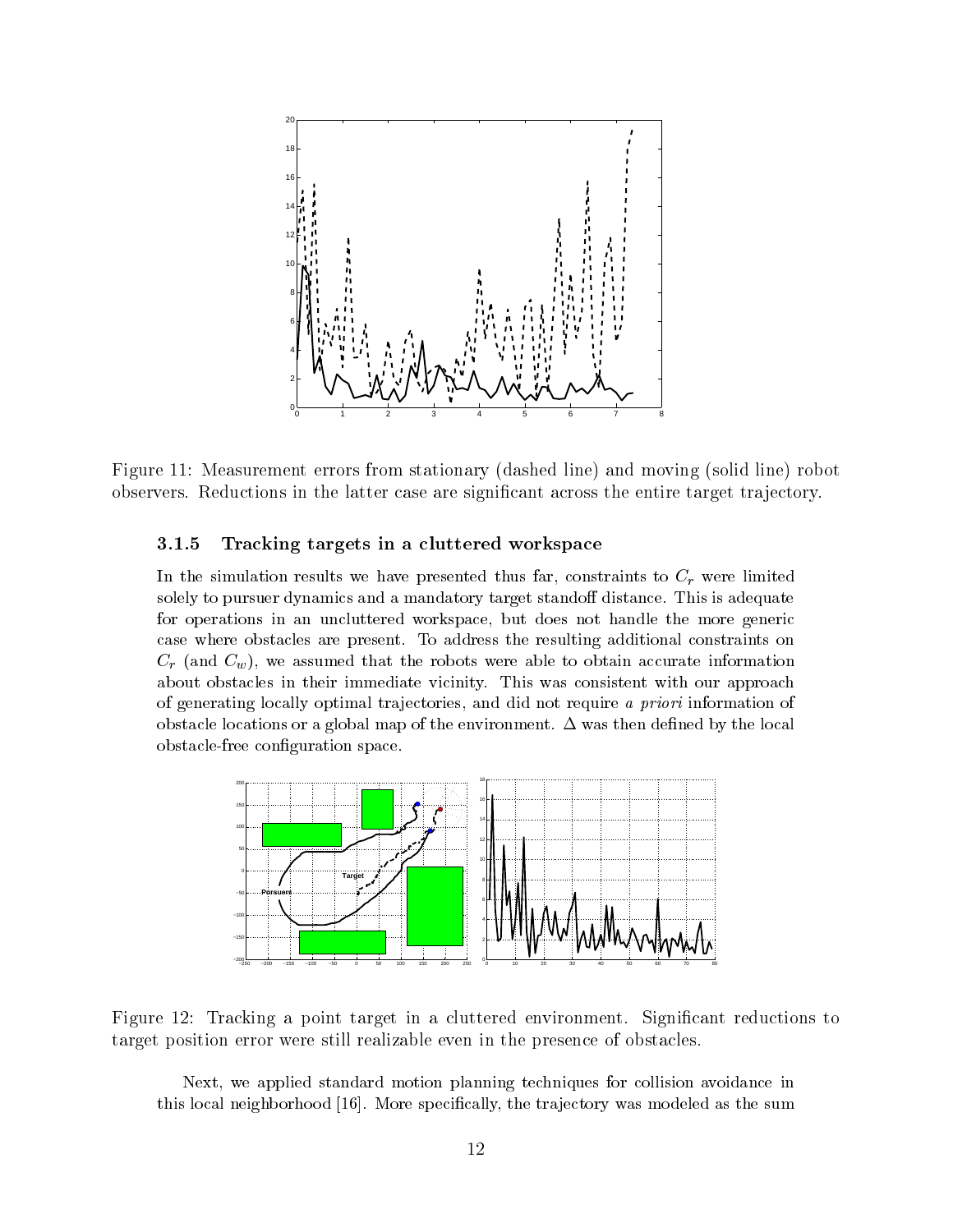of attractive and repulsive force vectors  $F_{att}$  and  $F_{rep}$ , respectively.  $F_{att}$  corresponded to the velocity vector  $\dot{q}$  generated from our optimization approach. We allowed local obstacles detected by the robot to impose a repulsive force vector  $F_{rep}$  onto this desired trajectory. The magnitude of  $F_{rep}$  was proportional to the robot velocities and inversely proportional to the distances from obstacles. The resultant force  $F = F_{att} + F_{rep}$  represented the compromise robot trajectories as influenced by the presence of obstacles. This effectively constrained the optimization of  $\rho \in \Delta$ . A representative simulation trial can be found in Figure 12 (Extension 4).

While the presence of obstacles in this example constrained the robots' motion, the control law automatically adjusted their trajectories in order to compensate for these limitations and provide improved state estimates.

#### 3.2 Experiments with the Clodbusters

The framework was implemented on our team of Clodbuster robots shown in Figure 1. These use omnidirectional vision for sensing, on-board Pentium III computers, PXC200 framegrabbers, and 802.11b wireless networking for inter-robot communications. In these experiments, a pair of pursuers tracked a third robot serving as a moving target. Two sets of trials were conducted to demonstrate operations in both cluttered and uncluttered environments.



Figure 13: Experimental architecture used by each pursuer. The 802.11b blocks correspond to threads where cooperation - and as a result communication - with other robots is required.

The system architecture used by each pursuer robot is illustrated in Figure 13. It employed our *Live-Object* framework - a programming paradigm where objects encapsulate not only relevant algorithms and data, but also a thread within which these algorithms execute and communicate. The robots relied on YUV color segmentation to isolate one another in the camera images. Since our model assumes that the positions of the tracking robots are known, the pursuers communicated their relative tracking vectors to each other. This cooperation allowed each to estimate the other's relative position and orientation. With the pursuers localized, each then communicated its relative bearing to the target which was then cooperatively tracked. The complete localization process ran at 15Hz.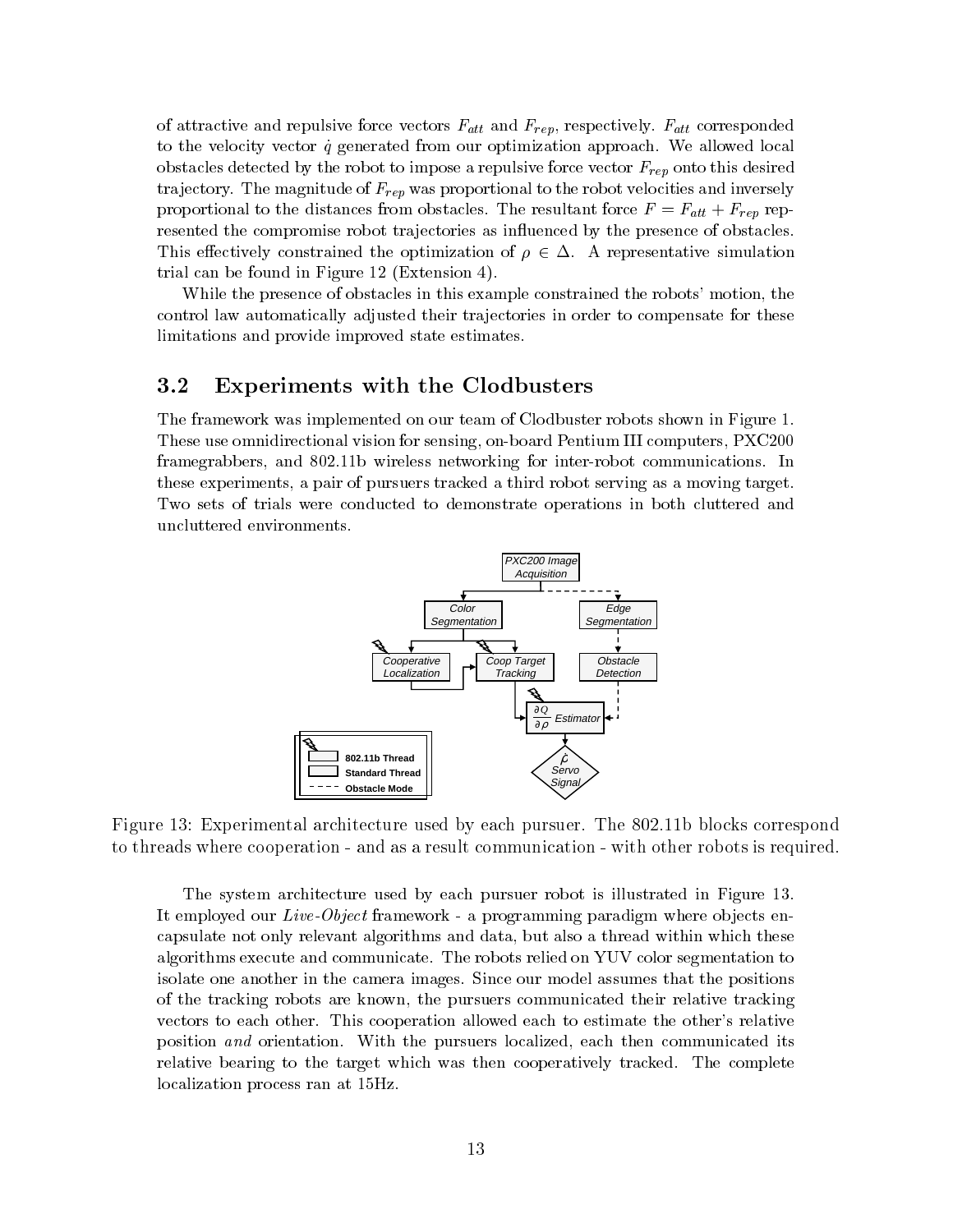In the cluttered workspace trials, it was also necessary for each pursuer to estimate the position of obstacles. This was done by generating a rangemap to edge features in the environment as outlined in our previous work [17]. Target and pursuer robots were then discriminated from obstacles using their relative pose as estimated during the localization phase.

Experimental implementation followed closely with that used in the corresponding simulation experiment. Derivative estimation techniques were used to approximate the gradient of  $Q(\rho)$  for optimizing the pursuers' headings. The maximum robot speed and a prescribed standoff distance served to define  $\Delta$  for a given time-step. The sensor model assumed angular measurements obtained by the robots were corrupted with additive errors drawn from a normal distribution with a standard deviation of  $\sigma = 0.5$  . For the cluttered workspace trials, obstacles exhibited repulsive forces when the separation was less than 1 meter. Using 100 particles to approximate the probability P (!) over the target conguration space, we were able to compute locally optimal robot congurations at a rate of 15Hz.





A representative trial from our obstacle-free experiments is shown in Figures 14 and 15 (Extension 5). The former shows a series of images from an overhead view of the scene, while the latter shows the corresponding position error estimates. Both the tra jectory and the dramatic drop in the error estimate correlate well with the corresponding simulation results presented previously in Figure 5.

Figures 16 and 17 (Extension 6) show the corresponding trial for a cluttered workspace. The effect on the motion of the right pursuer robot was significant. In contrast to the obstacle-free case, its motion was constrained to a much narrower region. However, the control scheme automatically adjusted the path of the left pursuer to compensate for this limitation. As a result, the estimated target tracking error still fell dramatically.

It should again be noted that no explicit controllers were needed for maneuvering the formation. Trajectories were implicitly generated by  $Q(\rho)$ , which captured the notion of a good configuration.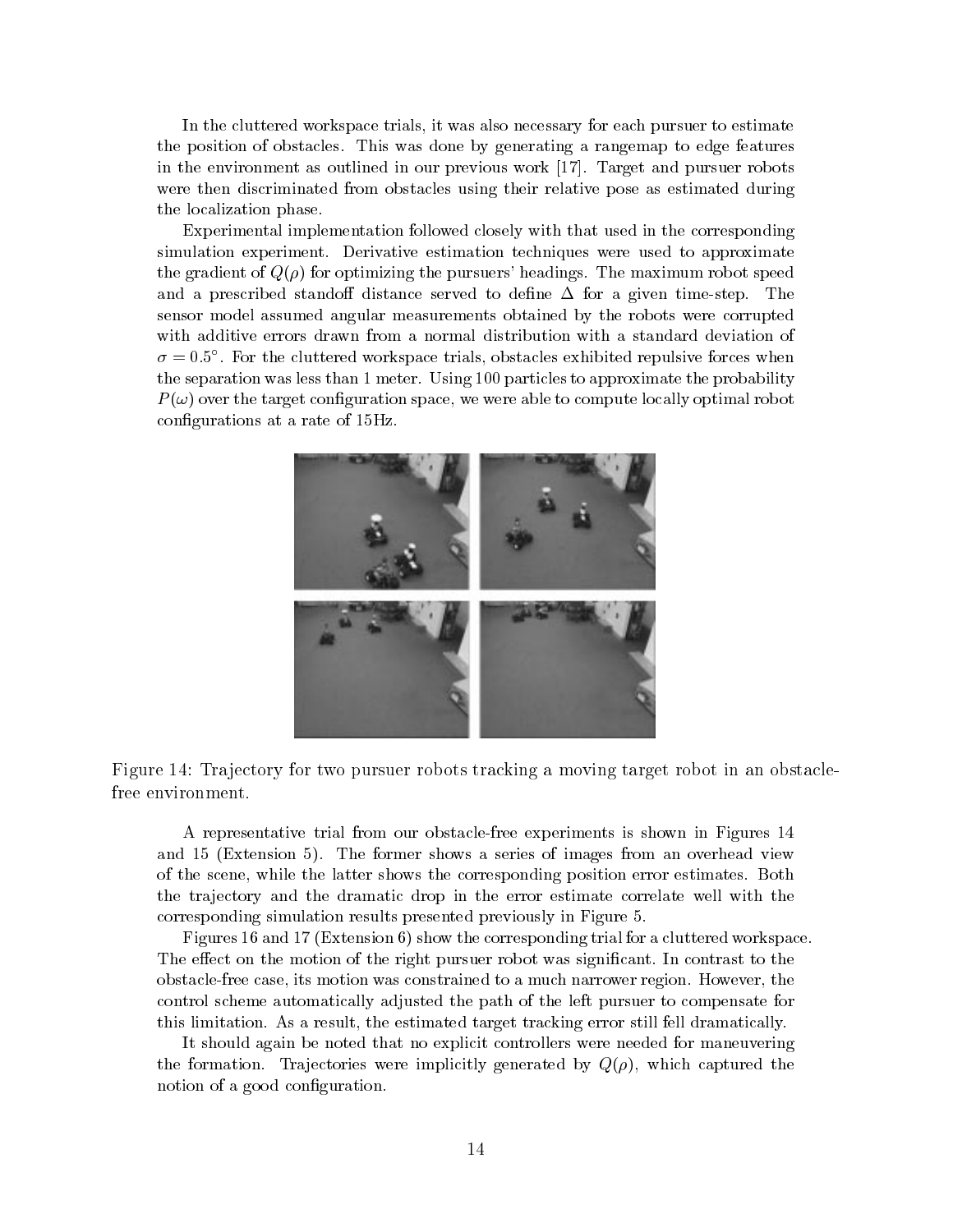

Figure 15: Estimated RMS position error (cm) vs. time for the single target case.



Figure 16: Tra jectory for two pursuer robots tracking a moving target robot in a cluttered workspace. The left pursuer adapts its tra jectory to the right pursuer's mobility constraints.

# 4 Complexity Analysis

Referring to Algorithm 1, we can see that the computational complexity will depend heavily on the Est function used and the number of times  $Q(\rho)$  must be computed by our  $Q$  – *optimizer* function. Thus, the complexity is implementation dependent and can be tuned by the user based upon available computational resources and desired estimator robustness.

For our target tracking example, let  $m$  represent the number of robots, and  $n$  the number of targets. Our implementation employed a least-squares Est, function which runs in  $O(m^3)$  time. Finite difference techniques approximated  $\frac{\partial}{\partial \rho}$ , and ran in  $O(m)$ time for a total complexity of  $O(m^4n)$ . The framework lends itself to distributed computation. Taking advantage of this, the workload can be divided among the <sup>m</sup>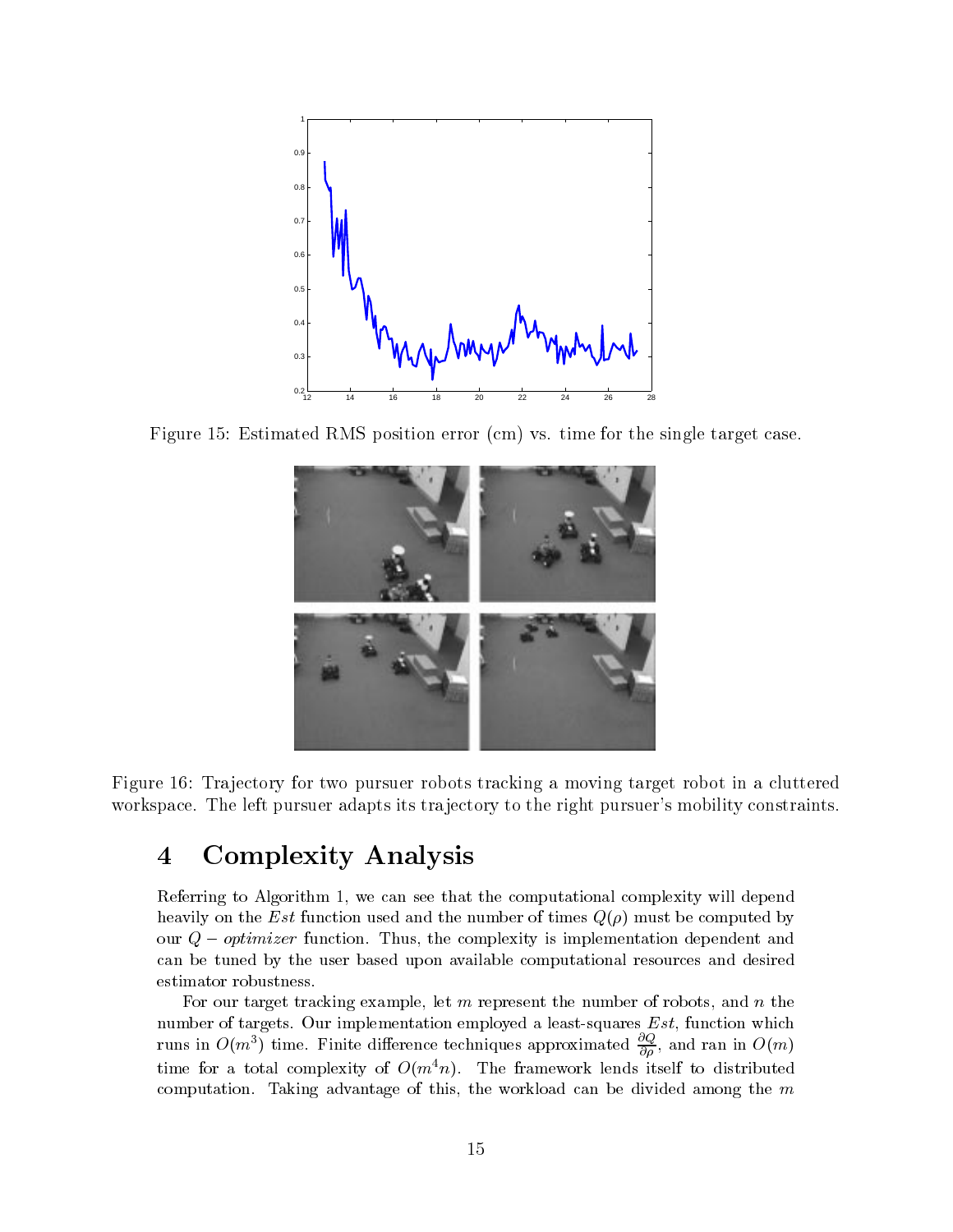

Figure 17: Estimated RMS position error (cm) vs. time for the single target case with obstacles. Results are comparable to the obstacle-free case.

robots so that the time complexity for each would scale linearly in the number of targets, and cubicly in the number of robots.

Alternately, our  $Est$  function could employ a weighted average of the  $O(m^2)$  stereo  $\overline{\phantom{a}}$ pair position estimates for each target. A straightforward weight factor is  $w_{ij} = \frac{i}{sin\theta_{ij}},$ where  $r_i$  is the estimated distance from robot i to the target, and  $\theta_{ij}$  is the vergence angle. This is a first-order approximation for stereo error from the determinant of the Jacobian. Using a constant number of simultaneous perturbations to estimate  $\frac{1}{\partial \theta},$  this scheme results in an  $O(m^2n)$  complexity, or  $O(mn)$  when distributed.

These are only two possible implementations, but they demonstrate the flexibility of our approach. Robust estimators that scale potentially exponentially could be used for small numbers of robots and/or targets, or more expedient estimation techniques could be applied when computational resources are at issue. The choice is left to the user's discretion.

#### 5 Conclusions and Discussion  $\overline{5}$

This paper presents an approach to the problem of controlling the conguration of a team of mobile agents so as to optimize the quality of the estimates derived from their measurements. The ideas were applied to target tracking tasks, where a team of robots was charged with optimally estimating the positions of a group of targets. This was demonstrated both in simulation and on robot platforms. Results indicate that this approach can solve fairly difficult sensor planning problems online without requiring excessive amounts of computational resources.

Our approach has several nice attributes. It provides an actual measurement re flecting the expected error in the estimated targets' positions. This is a side-effect of using a numerical representation for  $P(\omega)$ . Also, implicit rules for switching between robots-target assignments are embedded in the optimization of  $Q(\rho)$ , which negates the need for explicit switching controllers.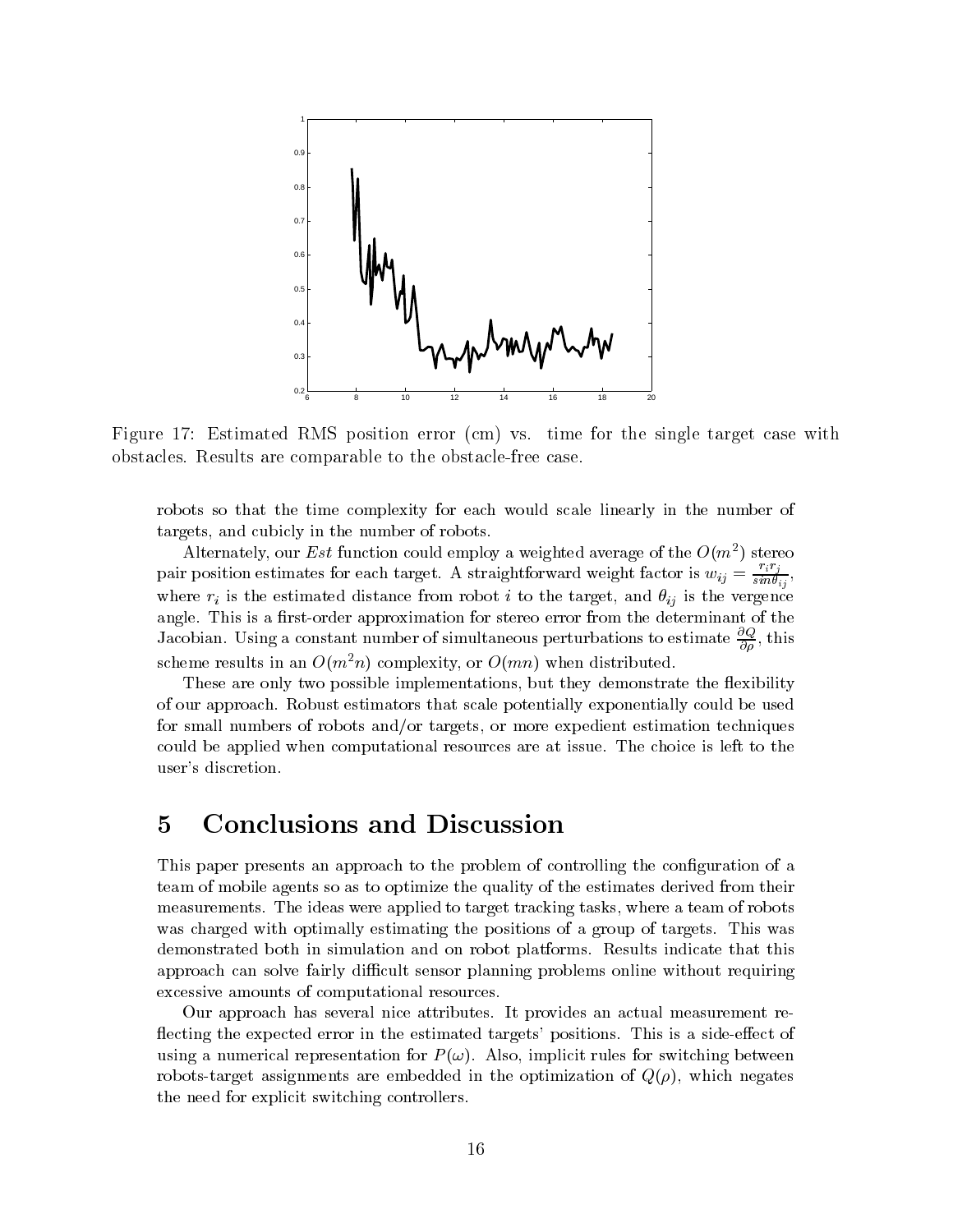Perhaps the most attractive feature of the approach is its flexibility. It can be used with heterogeneous sensors, as the Est and  $Q(\rho)$  functions abstract away specific sensor characteristics. It is also scalable in the number of robots and targets, and the computational effects of this scaling can be regulated by choosing appropriate estimation and optimzation techniques.

In spite of these attributes, room for improvement still exists. The robots must combine measurements to estimate the position of targets. So while distributed computation is readily realizable, some level of centralization is inherent.

Our work to this point assumed that the robot positions  $\rho$  were known a priori, and there are means to estimate the formation pose as demonstrated in Section 3.2. However these estimates themselves are subject to uncertainty. We are currently reposing the problem within our framework as a simultaneous localization and target tracking task to address this.

The approach was applied to target tracking tasks in both open and cluttered workspaces. However, the latter was accomplished by merging with traditional motion planning techniques. As a result, it was sub ject to similar shortcomings (e.g. becoming trapped in local minima). Additionally, our work in cluttered environments only addressed issues relating to motion planning and not occluding obstacles. The latter topic the subject of ongoing research.

Lastly, to this point we have assumed a sensor model with an omnidirectional field of view (FOV). Adapting our approach to limited FOV sensors involves assimilating optimal assignment techniques with tra jectory generation. This is also the topic of ongoing work.

Acknowledgments: This material is based upon work supported by the National Science Foundation under a CAREER Grant (Grant No. 9875867) and by DARPA under the MARS program.

## Appendix

Index to multi-media Extensions The multi-media extensions to this article can be found online following the hyperlinks from www.ijrr.org.

### References

- [1] R. Alur et al, \A framework and architecture for multirobot coordination," in Proc. Seventh International Symposium on Experimental Robotics, Honolulu, Hawaii, Dec. 2000.
- [2] J. Spletzer et al, \Cooperative localization and control for multi-robot manipulation," in International Conference on Intelligent Robots and Systems, Maui, Hawaii, Oct 2001.
- [3] R. Bajcsy, "Active perception," in Proceedings of the IEEE, Special Issue on *Computer Vision, August 1988, vol. 76-8, pp. 996-1005.*
- [4] E. Krotkov and R. Bajcsy, "Active vision for reliable ranging: Cooperating focus, stereo, and vergence," International Journal of Computer Vision, vol. 11-2, pp. 187-203, Oct 1993.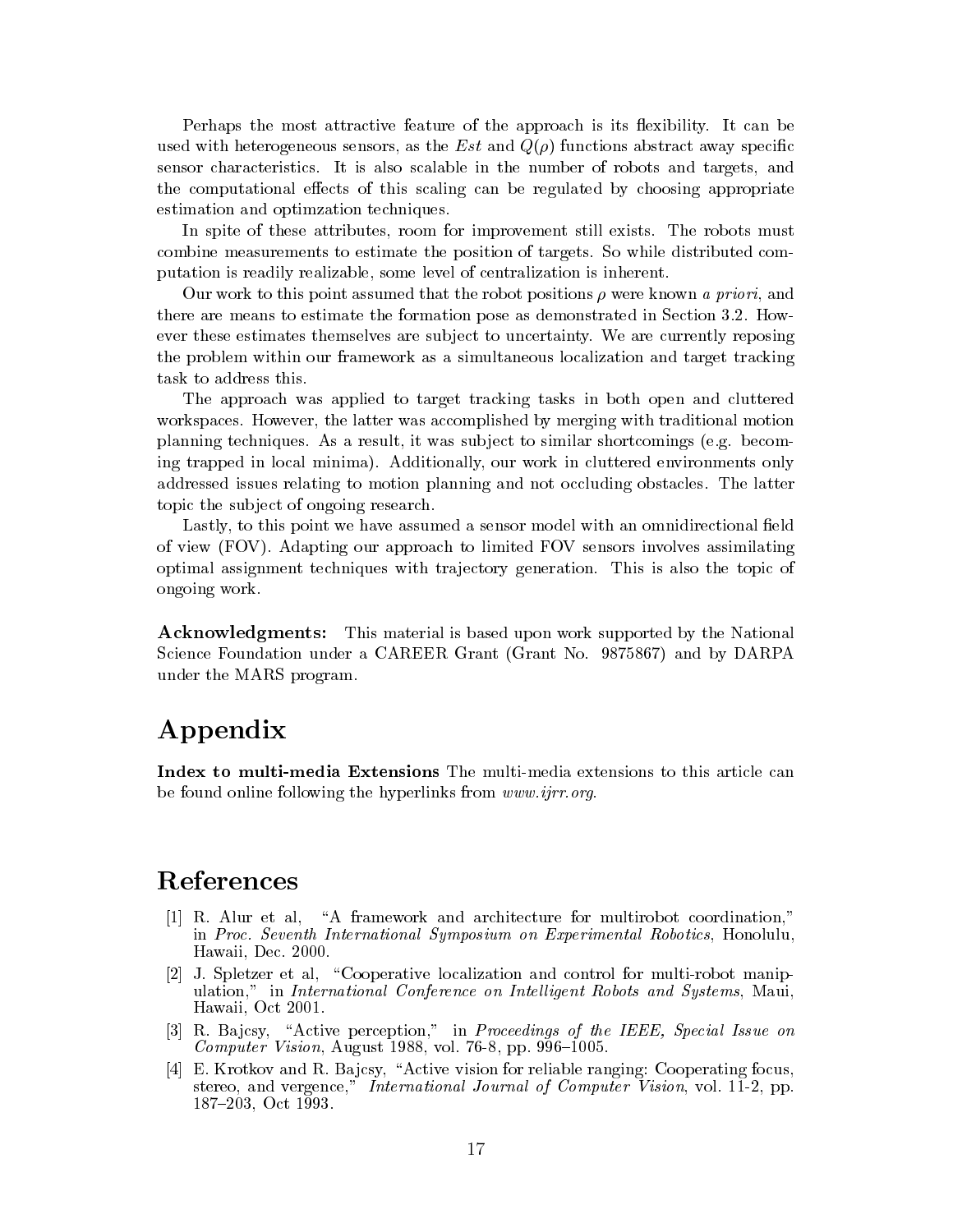|                | Video | Simulation of two robots optimally tracking   |
|----------------|-------|-----------------------------------------------|
|                |       | an unpredictable point target.                |
| $\overline{2}$ | Video | Simulation of four robots optimally tracking  |
|                |       | three unpredictable point targets.            |
| 3              | Video | Simulation of three ground observers using a  |
|                |       | dynamical model to optimally track an aerial  |
|                |       | target.                                       |
| 4              | Video | Simulation of tracking a point target in a    |
|                |       | cluttered workspace.                          |
| 5              | Video | Experimental trial with two pursuer robots    |
|                |       | tracking a third target robot in an obstacle- |
|                |       | free workspace.                               |
| 6              | Video | Experimental trial with two pursuer robots    |
|                |       | tracking a third target robot in a cluttered  |
|                |       | workspace.                                    |

Extension Media Type Description

Table 1: Multi-media Extensions

- [5] S. Majumder, S. Scheding, and H. Durrant-Whyte, "Multi-sensor data fusion for underwater navigation," Robotics and Autonomous Systems, vol. 35, no. 1, pp. 97-108, 2001.
- [6] G. Dissanayake, P. Newman, H. Durrant-Whyte, and M. Csorba, \A solution to the simultaneous localization and map building," IEEE Transactions on Robotics and Autonomation, vol. 17, no. 3, pp. 229-241, 2001.
- $[7]$  S. Thrun, "A probabilistic online mapping algorithm for teams of mobile robots," International Journal of Robotics Research, vol. 20, no. 5, pp.  $335{\text -}363$ , 2001.
- [8] S. Thrun, D. Fox, W. Burgard, and F. Dellaert, "Robust monte carlo localization" for mobile robots,"  $Artificial Intelligence$ , vol. 128, no. 1-2, pp. 99-141, 2000.
- [9] L. Parker, "Cooperative robotics for multi-target observation," Intelligent Automation and Soft Computing, 1999.
- [10] S. LaValle, H. Gonzalez-Banos, C. Becker, and J. Latombe, \Motion strategies for maintaining visibility of a moving target," in Proceeding of the IEEE Int. Conference on Robotics and Automation, Albuquerque, NM, April 1997, pp.  $731-$
- [11] P. Fabiani, H. Gonzalez-Banos, J. Latombe, and D. Lin, \Tracking a partially predictable object with uncertainties and visibility constraints," Journal of  $Au$ tonomous Robots, 2001.
- $[12]$  R. Pito, "A solution to the next best view problem for automated surface acquisition," in IEEE Transactions on Pattern Analysis and Machine Intelligence, October 1999, vol. 21.
- [13] I. Stamos and P. Allen, \Interactive sensor planning," in Computer Vision and Pattern Recognition Conference, Santa Barbara, CA, June 1998, pp. 489–495.
- $[14]$  M. Isard and A. Blake, "Condensation  $-$  conditional density propagation for visual tracking," *International Journal of Computer Vision*, vol. 29-1, pp. 5-28, 1998.
- [15] W. Press, S. Teukolsky, W. Vetterling, and B. Flannery, Numerical Recipes in C, Cambridge University Press, 1993.
- [16] J. Latombe, Robot Motion Planning, Kluwer Academic Publishers, 1991.